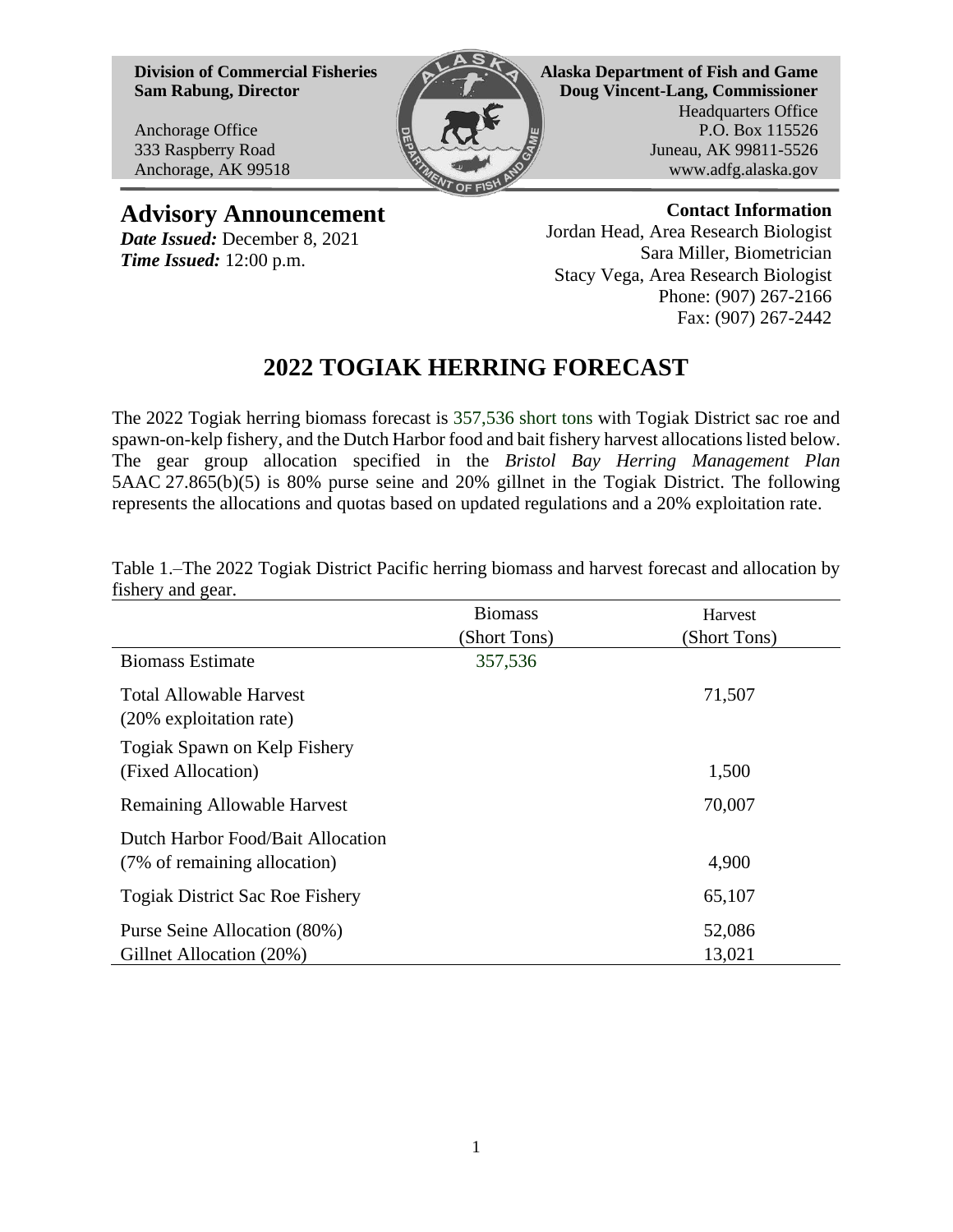The 2022 mature herring biomass forecast is 357,536 tons and is the highest forecast since an agestructured assessment model was first used for the 1993 forecast (Figure 1). Under a 20% exploitation rate, the 2022 potential harvest is 71,507 tons in all fisheries and 65,107 tons in the Togiak sac roe fisheries (purse seine and gillnet). The large forecast is due primarily to the largest estimated recruitment of age-4 fish on record in 2021 (about 1.5 times larger than the large recruitments seen in the early 1980s) and one of the largest recruitments on record in 2020. These cohorts are projected to make up an even larger portion of the population in 2022 due to increasing maturity (Figure 2). The majority of the mature population in 2022 is age-5 and age-6 fish, both by number (52% and 20% respectively) and by biomass (45% and 21% respectively; Figure 2). The forecast average weight of a fish in the 2022 mature population is 281 g (Figure 2), whereas the forecast average weight of a fish that is vulnerable to the commercial purse seine fishery is 297 g.

The assessment model used to forecast the Togiak herring population utilizes time series of catch, age composition of the purse seine harvest, age composition of the mature population, and aerial survey biomass estimates plus catch data from 1980 forward. Samples from the entire commercial purse seine harvest are used to estimate age composition of the seine harvest. Samples from the commercial purse seine harvest near in time to the peak survey and the postfishery survey are used to estimate age composition of the mature population biomass. Peak aerial survey biomass and postfishery aerial survey biomass estimates are combined with presurvey harvest (purse seine and gillnet) to estimate mature biomass. The assessment model uses between-dataset weighting and variable weighting within the aerial survey dataset to reflect the confidence staff has in the respective datasets and the confidence staff has in the individual aerial survey estimates. Confidence in the individual aerial survey estimates is based on the number of surveys, timing of surveys, weather, and water conditions. The forecasted average weight-at-age of herring for 2022 was calculated using an average of recent years (2019, 2020, 2021) of commercial purse seine fishery samples.

This forecast has considerable uncertainty largely due to the recruitment component of the age-structured assessment model. Good survey conditions in 2021 generated an aerial survey peak biomass estimate with a relatively high overall confidence ranking of 0.90 out of 1.0. While uncertainty estimates are not yet produced for Togiak forecasts, there is considerable uncertainty in the 2022 forecast due to the recent large recruitment (age-4) events and the resultant uncertainty in the forecasted numbers of Togiak age-5 fish (2017 brood year) and age-6 fish (2016 brood year) in 2022. The true maturity schedule for the Togiak population is not well known and the magnitude of the recruitment of age-4 fish in 2020 and 2021, as well as the forecasted number of fish from these large year classes in 2022, depends on this schedule. In addition, the model estimates a single survival rate across all ages and years and if the survival of exceptionally large year classes differs from others, this will not be captured in the forecast.

Herring are detected in our sampling when they recruit into the fishery; a process that begins around age-4 and may not be fully complete until approximately age-9. Large recruitments in this population generally occur every eight to ten years and typically last one or two years. Recent biological sampling suggests that we are in a new large recruitment event. It is difficult to measure contributions of young age classes because these fish are not fully recruited (available) in the harvest and often arrive on the spawning grounds near the end of, or after, the fishery. Improved estimation of herring year class size is expected as cohorts are observed in the fishery in subsequent years.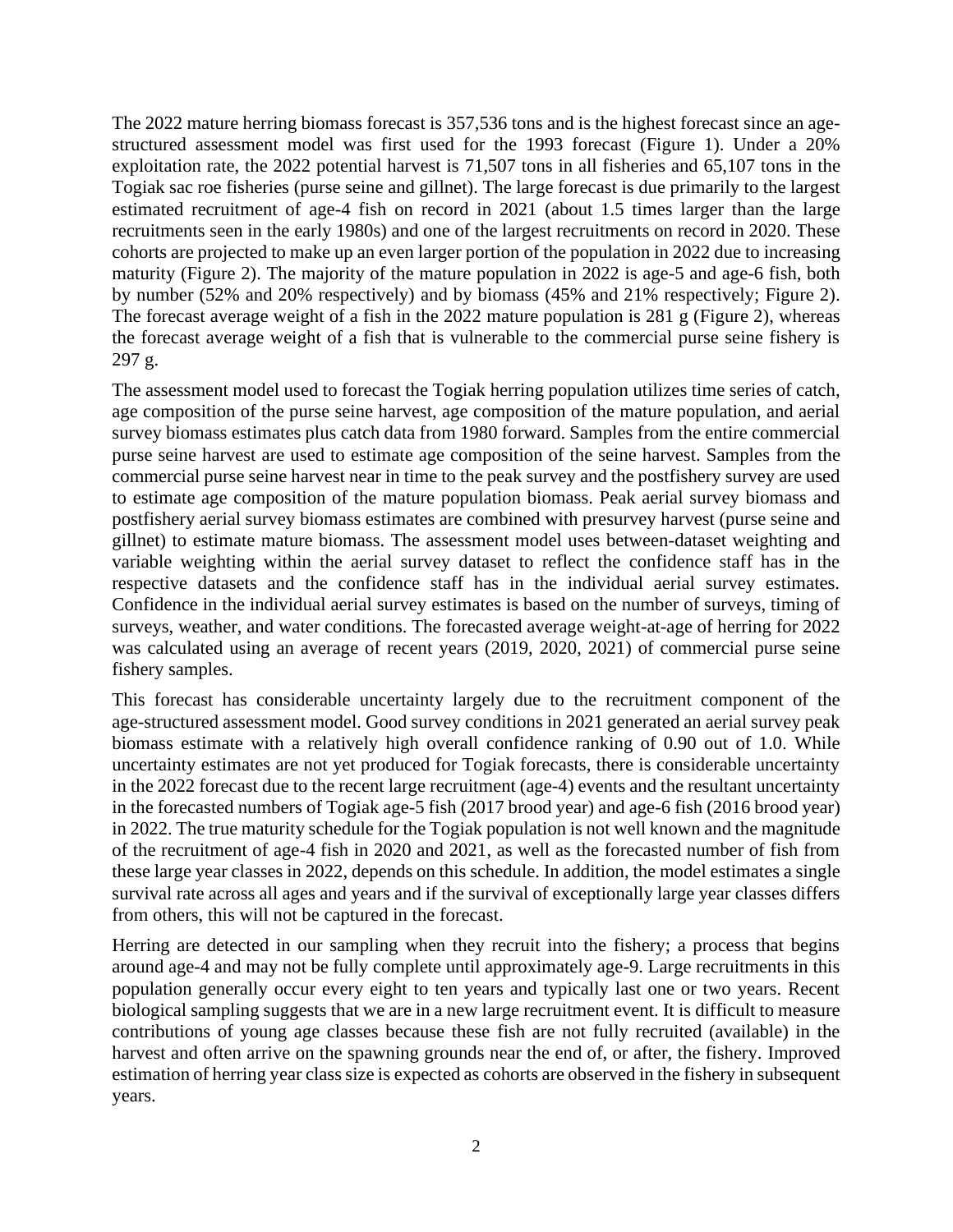Under Alaska's Outbreak Health Orders 5, 6, and 8, commercial fishing is an Essential Business and is part of Alaska's Essential Services and Critical Infrastructure. Commercial fishermen should ensure that all travel and other activities in support of commercial fishing operations follow protocols in Alaska COVID-19 Outbreak Health Orders. COVID-19 Outbreak Health Orders may be found here: [https://covid19.alaska.gov/health-order/.](https://covid19.alaska.gov/health-order/)



Figure 1.**–** Aerial survey-estimated biomass plus pre-peak catch that were included in the model (grey points), model-estimated mature biomass (black solid line), and model-estimated mature biomass forecast (black star). The size of the grey points reflect the confidence weighting of each aerial survey estimate in the model based on weather, number of surveys, quality of surveys, and timing of surveys relative to the spawn (ranging from  $0 =$  no confidence to  $1 =$  perfect confidence). The confidence ranking in 2021 was 0.90. The grey line denotes the threshold biomass of 35,000 tons.